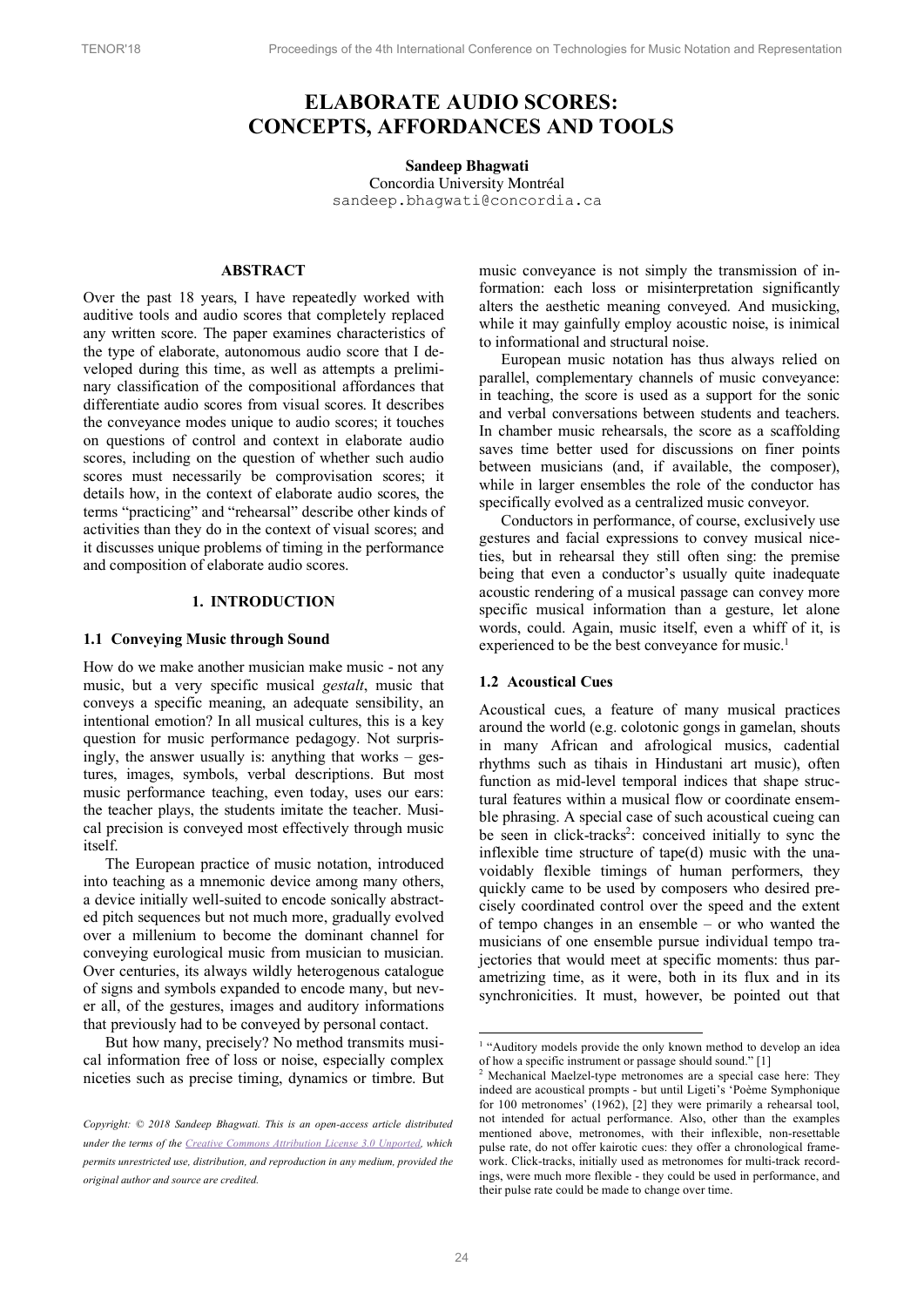while most acoustical cues in other practices are used as the best available solution to a problem of coordination, click-tracks need not actually be acoustical, and probably are not even an optimal solution: visual time cues would work as well (and might even be less disturbing to musicians). In live performance, the click-track was most likely adopted only because paper scores already hogged the visual channel.

Nevertheless, click-tracks - their technical infrastructure as well as many musician's familiarity with them opened a window for the previously unknown type of score discussed in this paper: the elaborate audio score.

# **1.3 What is an Elaborate Audio Score (EAS)?**

For the purposes of this paper, this term denotes a type of score that uses headphones as its interface to the musician and conveys musical information primarily via acoustical messages. If we accept the definition of a score as the collection of all composer<sup>3</sup>-defined, non-contingent aspects of a performance, audio scores, then, are scores that primarily use auditory communication to convey such composer-defined aspects to the performers.

These aspects can be conveyed in different modes and exercize various functions: information, instruction, imitation, inspiration, and instance (more on these terms below). These aspects will usually be conveyed in realtime, i.e. during the performance, although the last mode, instance, can be and has been used to complement a visual score.

In spite of their real-time bias, such elaborate audio scores need not necessarily be situative – they can be as fixed, and thus practice-able, as a written score. And yet, what is - and how it is - practiced will not be the same as in a written score: practicing such a score will tend more towards creative response than towards faithful execution, more towards exercising the imagination than exercising the fingers or the instrument.

Indeed, elaborate audio scores afford composers registers and opportunities of musical conveyance different from those possible in visual scores. They also exempt musicians from looking at a score, and thus free them to move around, and to use their eyes to take in other relevant information or to communicate, much as they do in improvisation or when music is played by heart.

Together with the possibility of conveying other registers of composerly intention to a musician, this unfettering of the musician's body and gaze may be the strongest motivation for composers to choose the audio score as their primary communication channel for their compositional ideas.

These ideas, based on a different interface and sensory mode, must therefore be different from those underly-

1

ing a written or graphic score – it is my experience that composition for elaborate audio scores, especially for ensemble music, most likely will employ the compositional stance called "comprovisation", a complex intertwining of composition, structured improvisation and contextual improvisation – this, at least, has been the case in my compositions and comprovisations that use audio scores.

# **1.4 Developing an Elaborate Audio Score**

My interest in audio scores already began with a very early score called "Music for the Deaf and Blind" (1985) written in my first year of composition studies at Salzburg's Mozarteum. In this piece, I had planned to let each musician in a classical piano trio play within a different sonic context – each would have a closed-concept headphone with different music, and they would be asked to play their written part along with the music in their headphones, not with their fellow musicians. This piece was never performed. Since 1999, however, I have been working with increasing frequency on progressively complex types of audio score. In *l'essence de l'insensible* [3] I used variable radio clicktracks enhanced with audio instructions to guide and coordinate 12 musicians through the sonically convoluted spaces of Richard Meyer's Stadthaus in Ulm (Germany), and to explore the aesthetic potential afforded by the difference between synchronicity and simultaneity. In *Nexus* [4] I used a continually reconfiguring live transmission network between five isolated musicians wandering in a cityspace to coordinate their musicking. In *Alien Lands* [5] I used a combination of animated score and audio score to enable the comprovisations of a spatially dispersed percussion quartet. In *Iterations* [6], I worked with live generated diverging and converging pulse paths, as well as with the "inspiration" mode detailed below that encouraged musicians to comprovise to a live DJ mix that the audience could not hear. During the gradual unfolding of a work cycle around a poem by Kabir, "I am a Bird from an Alien Land, my friend" (*Oiseaux d'ailleurs* [7], *Ham Pardesi* [8], *Fremde Vögel* [9], *On Nostalgia* [10], all for ensembles of 7-11 musicians), I finally developed elaborate audioscores that use all the conveyance modes listed below. Work on this elaborate audio score continued with *Villanelles de Voyelles* [11] for four singers a capella, and, at the time of writing, with "Ephémerides", a new project for large, distributed ensemble, to be premiered in 2019.

The work on all these projects is the primary source for the analysis outlined below. This paper, as my previous work on the scores themselves, does not refer to, rely on or relate in any decisive way to the work of other composers. While I was distantly aware of and sometimes, in media reviews, read about works such as Alvin Lucier's "Vespers" from 1968, which asks blindfolded performers to move in a space guided only by scholocation [12], Elisabeth Schimana's works that rely on what she calls "sounding scores" [13,14], the audio pitch and rhythm prompts for lay singers in Jonathan Bell's compositions [15], I never actually encountered these works live or studied them in detail during the years (1999-2015)

<sup>&</sup>lt;sup>3</sup> Throughout this paper, the terms 'composer' and 'performer' signify roles, not persons. The role of the 'composer' can be filled by an individual or a collective, by a software or by a traditional method of intergenerational creation. The role of the 'performer' can be filled by a human instrumentalist, a singer, a programmer, a dancer or actor, and any combination thereof. Non-human sound producers, while sometimes regarded as performers in a wider sense of the word, either are usually not conditioned [animals] or not required or able [machines, natural phenomena] to parse and interpret verbal instructions conveyed by audio in a presentational performance context.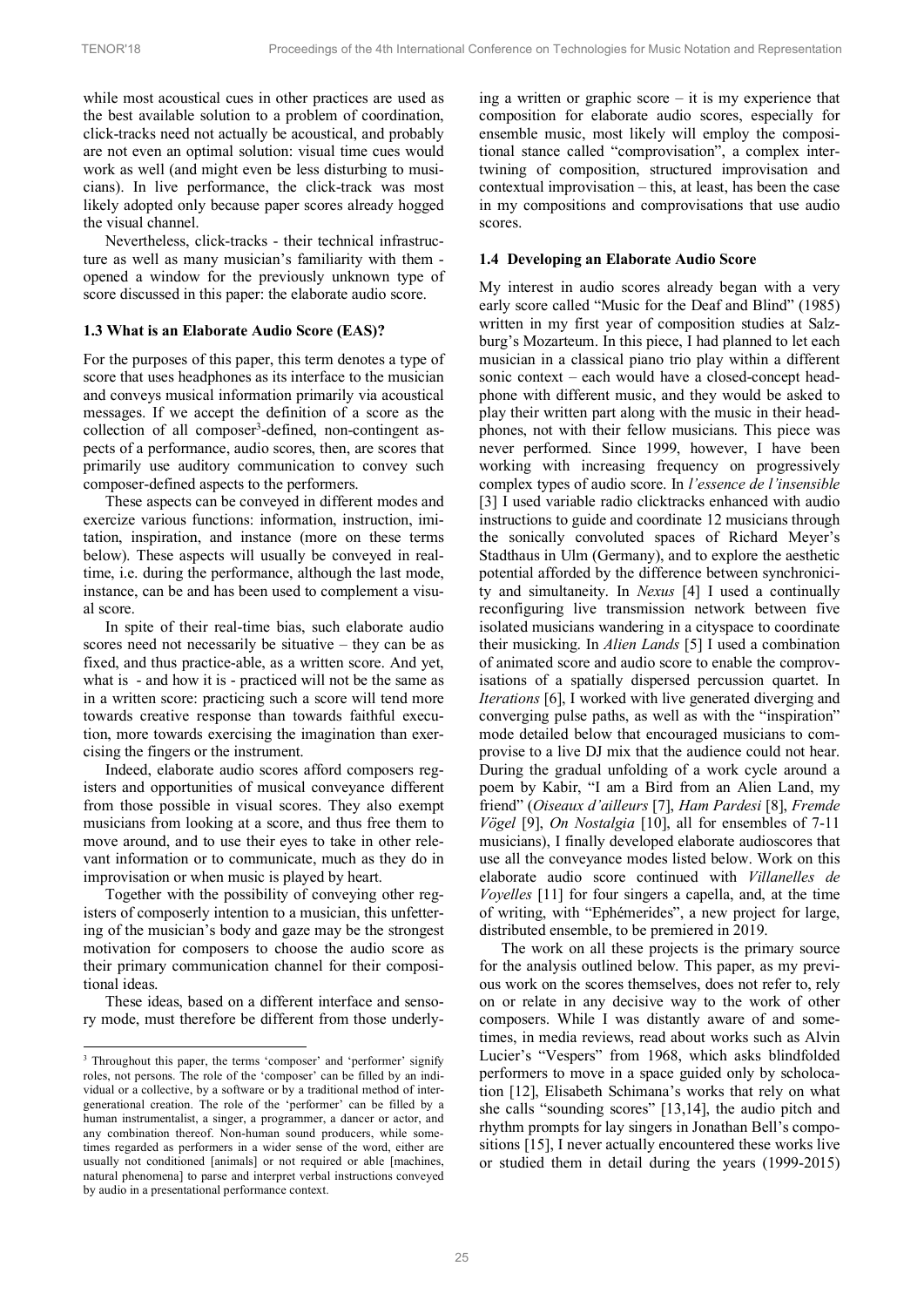that I developed my elaborate version of an autonomous audio score.

If anything, I was more influenced and inspired by certain works of installation and performance artists such as by Sophie Castonguay, whose audio instruction score patch for "Le souffleur" (2010) [16] was developed by the same programmer who designed the audio score patch for my work *Oiseaux d'ailleurs;* by TC McCormack's performance project "Team Taxi" (2005) [17] where musicians sit in taxis who move around the city of Umea, Sweden, and create live music by emulating the sounds and events they hear on this trip; by Tino Sehgal's "This variation" (2012) where singers in a dark room at an exhibition take their cues and sonic material from the audience members coming to see the exhibition [18]; or by choreographers such as Xavier Le Roy, who upended the relationship between sound and the body in his "Mouvements für Lachenmann"(2005) when he asks the musician to just execute the movements that would be required to make Lachenmann's musique concrète instrumentale, but without any instruments – thus creating an inaudible, but mental music [18]; and finally Jerôme Bel whose "The Show Must Go On" (2001) [19] asks performers to only move in response different music's they can hear in their headphones.<sup>4</sup>

The reason, however, that none of these works had any real bearing on my research-creation towards an elaborate audio score is simple: with the possible exception of Castonguay, none of these projects was interested in repeatable, precise instructions – they all aimed to create ephemeral, improvisatory situations rather than the kind of repeatable and coherent constellations of sonic events that characterize polyphonic and multilayered music scores. These projects did not really care about any specific dramaturgical shape and/or sound of the resulting music, whereas my intention was to develop a conceptual tool that could precisely convey musical ideas, sonic materials and complex cochlear and temporal dramaturgies to musicians while they perform – albeit in a less abstract mode of representation than that of a traditional ink-on-paper score.

### **2. CONVEYANCE MODES**

As mentioned above, in an elaborate audio score the composer's intentions may be conveyed to the musicians via different modes. It should be noted that all these conveyance modes are applicable to both real-time scores (when the audio messages are positioned, sequenced or even generated live) and offline scores (when audio tracks (i.e. parts) are prepared beforehand).

The difference between these score types will mainly impact production modalities, such as the nature of practicing and rehearsing (see section 4), or the preparation and integration of live vs. pre-recorded sonic materials. The sole difference they make to conveyance is quantitative: each score type will need a different set of conveyance modes and will weigh their importance differently.

-

#### **2.1 Conveyance Mode A: Information**

Cues are the most basic of auditory signals. They usually inform the musician about their spatial or temporal embedment or their place within the dramaturgy of an evolving performance. They assume that the musician knows what to do with this information and do not usually offer specifics.

Cues can take the form of a variable /intermittent/continuous click-track, a count-down to the next change, or a kairotic cue-list ("Cue for your Solo: start NOW!"). Cues could also inform the performer about aspects of a performance that require no immediate action or reaction ("next pitch set in 10 sec", "spatialisation mode 3 is now active") or connect the performer to other participants ("Singer expects your cue", "Next cue from trombone").

A special kind of cue is the pitch cue: A musical pitch (played as a tone, not verbally denoted) which the musician does not imitate, but which informs the performance: the most obvious of pitch-cues would be a drone. Another example could be an upper-pitch limit that the improvising musician should not surpass, or a pitch-attractor, around which an improvisation should weave itself. While these tones themselves are purely informational, they, of course, must be pre-faced with an instruction that tells the musician how to extract this information from them.

Cues, while basic, can nevertheless decisively shape the music: most dramatically in the case of a click-track with varying speeds, or one in which individual tempi diverge and then re-unite again. They also can be essential for the performance of a live-generated auditory score, where a performer needs to be prepared in advance in order to be able to act on upcoming messages.

### **2.2 Conveyance Mode B: Instruction**

Instruction messages, for a composer, will feel like the closest analogy to a visual score: they actually tell a musician what to do at a given moment. Nevertheless, the type of instructions that are possible in an audio score are quite different from those in a visual score. Visual notation affords the composer detailed control over fastmoving structural detail, especially with regard to pitch sequence and duration. Audio scores, mainly because inhabit the time of performance itself, and cannot be previewed, cannot specify temporal details in similarly fine detail: hence, their instruction set will always be limited to comparatively broad strokes.

Instructions come in several types: musical, interactional, para-musical and indexical. *Musical* instructions provoke musical structures that concern only the musician receiving the instruction; *interactional* instructions concern the musical relations between two or more musicians; *para-musical* instructions direct the performers to enact non-sonic behaviours; and *indexical* instructions point to, explain, and set up other conveyance modes.

<sup>4</sup> Ineed, while watching this show in Berlin in 2005, I was strongly reminded of my own abandoned "Music for the Deaf and Blind".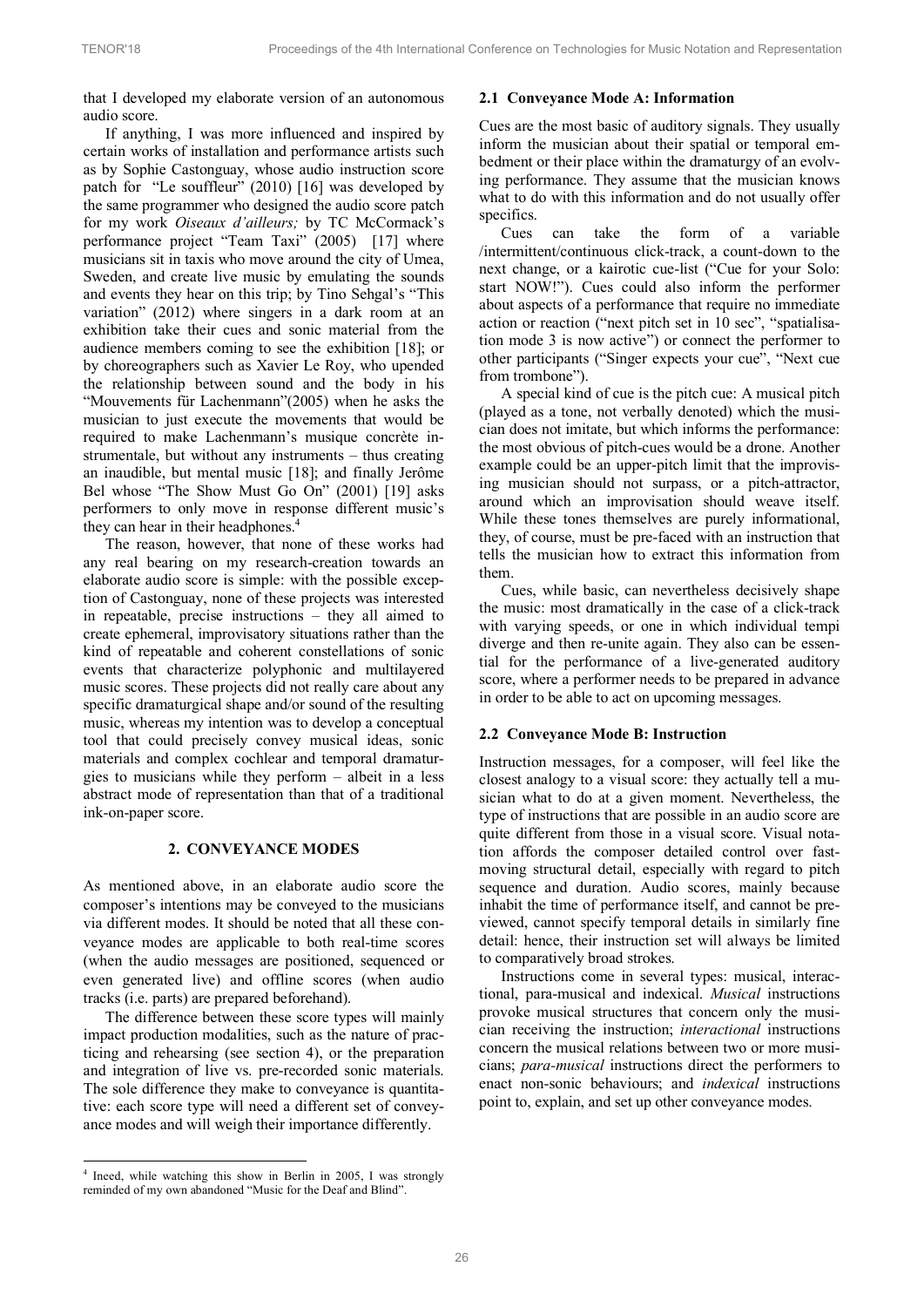## *2.2.1 Musical Instructions*

While musical instructions in audio scores cannot shape musical structure in deep detail, they can provoke a more or less creative enactment of such structures. Such enactments can take different forms:

- a) *recall:* instructions refer to material previously committed to memory ("Play Melody X", "Play Rhythm Y")
- b) *adapt:* memorized musical fragments are used as material to be transformed into the current context ("Play Melody X to fit/counter the current tempo/time signature/register", "Play Rhythm Y in triple time" etc.)
- c) *create:* instructions describe the music to be played in a rather comprehensive fashion ("Play a sad / upward moving / triadic etc melody" , "Play a jerky / groovy / rigid beat" etc.). Perfomers must then invent a music that fits these descriptions.
- d) *tune:* musicians can be given precise pitches to play. This can be especially useful in microtonal contexts, and indeed seems one of the more practicable and reliable scoring solutions for precise microtonal tunings. It, of course, will work only with slow moving pitch material. In live-generated scores, this format can also help tune the musicians to other sound sources, such as an environmental sound.
- e) *conduct:* each musician can be given precise cues for starting and stopping, for the precise evolution of dynamics and pulse, and for the coordination with other musicians. These are tasks that usually are relegated to conductors. Audio scores, however, are a unique tool that can be used by composers to shape each of these musical parameters as they happen, and this separately for each musician or sub-ensemble.

### *2.2.2 Interaction Instructions*

These instructions ask the performers to connect with other performers or with their environment – sonic or otherwise - in various ways. Such instructions can range from "Imitate performer x" to "Accompany performer Y" or even "Disturb performer z", or other interactional behaviours. And they can focus the interaction on specific elements of another's performance: "Follow the pitches of Z but in another rhythm" or "Match timbre with Y" or "Create a rhythmical dialogue with X".

Similar interactions with the environment fall into this category, if they do not only reflect the sonic landscape (that would be more an imitative behaviour, see 2.3) but imply an interaction with it ("Trumpet: make the piano strings resonate" or "Accentuate/Satirize a conversation happening nearby").

#### *2.2.3 Para-musical instructions*

Freeing the performer's body and gaze implies new compositional parameters: directionality of body and gaze, body posture, the musician's position and trajectory, etc. These can be integrated into a score in flexible ways previously difficult to define ("During the next 6 seconds: On a high pitch, quickly turn 180˚ while singing" or "When you hear a mordent from someone, slowly walk

towards this performer", "Turn away from the loudest among you." $)$ .<sup>5</sup>

Such parametrizations can be used musically (mainly for flexible, improvisable, emergent types of sonic spatialisation as well as for re-configurations of the ensemble) as well as theatrically or choreographically.

### *2.2.4 Indexical Instructions*

These are instructions that set up other conveyance modes: after all, the sound examples that are used as reference in the Imitation, Inspiration, and Instance modes (see below) are not self-explanatory – they need to be framed and defined by an instruction. ("Mimic the following sound", "Accompany the following sound", "Improvise like in the following sound"). Similarly, such instructions can set up and define a cue (2.1.1.) ("On next three cues: change timbre").

# *2.2.5 Wording*

A final remark on the wording of instructions: there is a musical necessity to be as precise, unambiguous and concise as possible. Musical time is so much more finely grained than verbal time - and the longer or complex a message is, the more music time it consumes – both on hearing and when it is processed by the performer. In addition, the longer an instruction the greater the risk that it is not fully retained or understood by the performer (who, after all, is usually playing while listening to the instruction). At the same time, in a comprovisation context, instructions do not really work effectively if they are commands that must be followed blindly – they need to be experienced as hints that open possibilities rather than constraints that close down options.

I have frequently found the wording of instructions to be a aesthetic/creative act in itself, not unlike writing poetry.

### **2.3 Conveyance Mode C: Imitation**

Set up by the indexical instruction "Mimic the following sound" the performer aims to closely lock into a synchronized (or, if possible, responsive echoing) imitation of a sound example heard in the headphone. The composer is completely free to use any sounds as sound examples  $6 - a$ part of the interest in this feature will be the actual, physical inability to exactly imitate the sounds presented on one's instrument: e.g. when a flutist hears a waterfall's bass rumble, or a keyboard player hears a microtonal glissando. The strain to imitate the impossible will pro-

<sup>5</sup> While musicians do move about in other types of music, such movements are either memorized (marching bands, choreographed performances) and optimized for the audience – or spontaneous and optimized for the performers. Audio scores allow musician movement to be developed further, into very specific configurations between choreography and spontaneity.

<sup>6</sup> As far as I can discern, there are no limiting constraints for the kind of sound example that can be used, beyond the insight that the more complex a sound example is, the shorter it should be for imitation, inspiration and instance to work at all: the musician must, after all, get a fair chance to absorb the example in its entirety and in its details before reacting to it.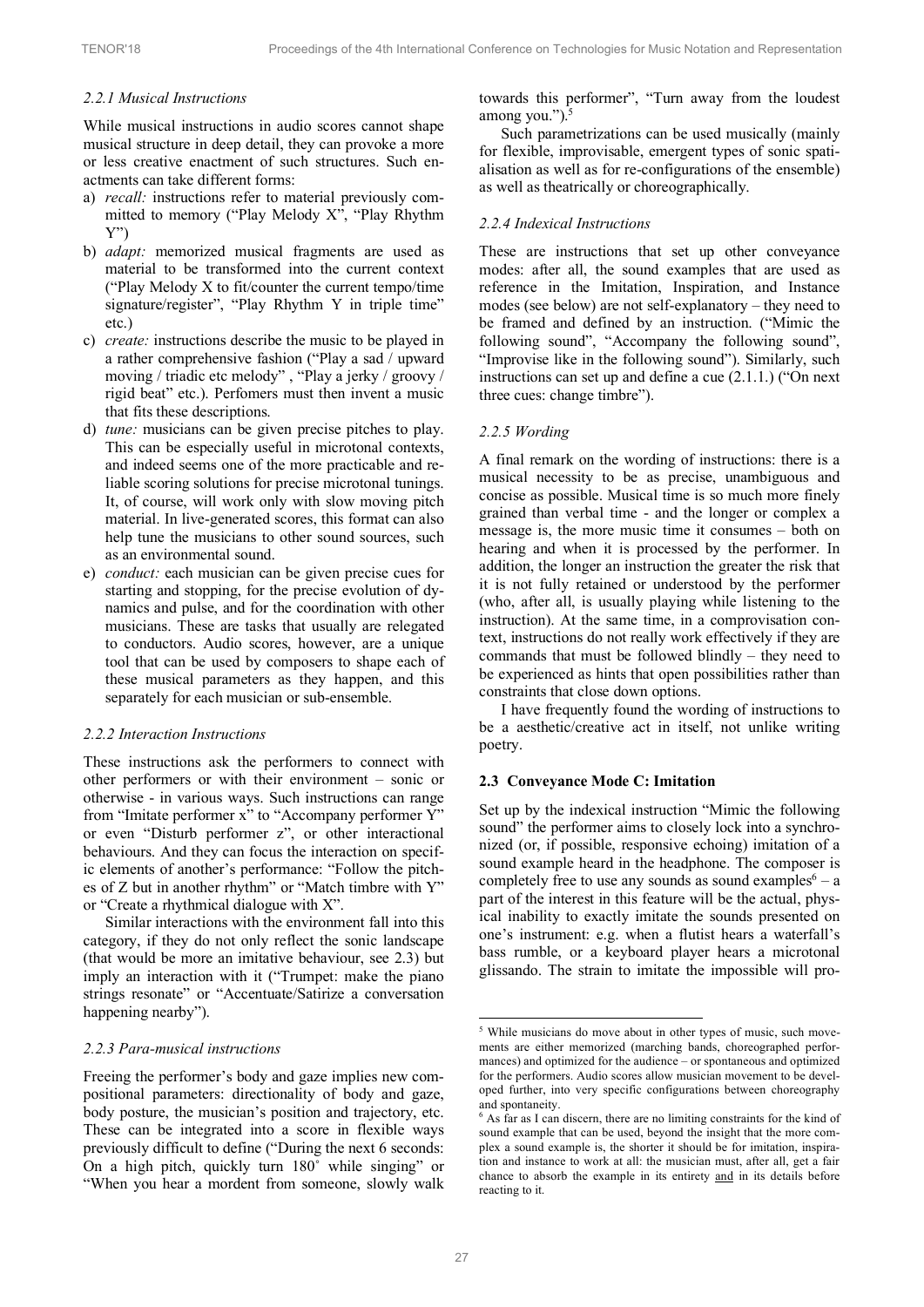duce music that the performer would not have used in the course of their usual idiosyncratic improvisations.

An interesting aspect of this approach to imitation is the insight that the sound example will never be imitated perfectly – and that embracing this impossibility opens another door: just as Chinese script characters enable the same thought to be communicated and spoken in widely different dialects and languages, the imitation mode enables musicians of widely different traditions and instruments to create the same sonic dramaturgy within their own sonic reference frame, even though their individual realizations of the sound to be imitated might differ wild- $\rm 1y$ .

A special case of this (and the two following modes) would be the invitation to mimic sounds and sonic structures *outside* the performer's headphones, in the immediate or mediated environment. This introduces even more contextual chance elements into the score, and seems to require a kind of default instruction that kicks in when, for any reason, the environment does not afford anything that the performer could use as a sound example.

# **2.4 Conveyance Mode D: Inspiration**

Set up by an indexical instruction that specifies an interational relationship with a sound example such as "Accompany/accentuate/satirize/simplify etc the following sound" the performer uses the sound in the headphones (or outside) to orient her/his playing in the interaction mode defined by the instruction. This orientation is not mimikry in the sense of the previous mode, but rather a way of playing that takes off from the example, expands, comments, counterpoints it. This includes the possibility that the musician will play something that is not similar to the sound of the example, but emerges from a musical dialogue with it.

Interestingly, these interaction modes usually describe social or structural relationships rather than musical ones. In effect, the player treats the sound example in the headphone as if it emanated from another performer or other performers - and plays with these "other performers" according to their mutual musical and social positioning.<sup>8</sup>

One can, of course, ask a performer to be inspired by the sound example in a strictly musical, compositional manner (e.g. "play a floridus counterpoint to the example", "play the example as a New Orleans jazz phrase", "only play spectral overtones of this sound" etc.). This, obviously, will limit the choice of performers to those able to easily navigate such technical or stylistic constraints. But such a musical constraint can also be productive if used against the grain.

For example, I have found it musically interesting, in working with ensembles consisting of musicians from

1

different traditions, to generalize such instructions to e.g. "play this example as it would be played in your tradition". In this way, aesthetical choices (here, an interest in composing with the differences between musical mannerisms) can determine and redefine the function of particular modes of conveyance.

# **2.5 Conveyance Mode E: Instance**

In this mode, the sound example the musician hears in the headphone<sup>9</sup> is used indeed as an example, one instance of a particular style of musicking that the performer is expected to realize. These examples are, in a sense, seeds for a specific music to come: everything about them can be important and become a guide to improvisation.

As a composer, one can either rely on the performer's ability to both intellectually and intuitively grasp the specifics of this particular instance of possible musicking – or one can specify those aspects of the sound example that could become generative in the context of the current performance: "Take the rhythms and improvise with them", "Develop the example's melodic movement", "Like in the example, play with timbral changes" or a similar focus on other parameters.

Instances can be used as examples in the legends of visual scores, too (I have, for example, used them to specify and differentiate different types of glissando, or to show a specific desired voice quality). In an audio score, they become a powerful and enabling live comprovisation tool.

The three last approaches delineate three different interactions with any given sound example: *imitation* engages in sonic mimikry, *inspiration* engages in musical elaboration while *instantiation* is a process of analysis and continual re-construction.

### **3. SCORING**

### **3.1 Comprovisation**

Most music traditions arise from the fact that those aspects of a performance that need to remain coherent from one performance to the next and those that can be left to contingency, context and improvisation tend to converge on a stable, praxis-based mix: each tradition 'selects' a unique constellation from among all the possible permutations of performance parameters<sup>10</sup>. Further musicking in such a tradition is then determined by this constellation.

<sup>&</sup>lt;sup>7</sup> Of course, it is possible that a composer really intends to have a performer imitate a sound example perfectly, down to the inflections and microtimings – then the performer should have the opportunity to practice this imitation beforehand – it effectively becomes a sonic *objet trouvé.*

<sup>8</sup> This reminds us that *all* sound examples could, in principle, also come live from other performers – whether they are in the same space or are telematically connected. Indeed, elaborate audio scores, and the elastic timing discussed in this paper, could be used as a powerful scoring tool in telematic performances.

<sup>&</sup>lt;sup>9</sup> The sound examples used for imitation, inspiration and instantiation can be, of course, taken from existing music / field recordings – but they also can be newly composed and recorded specifically for the sonic context of this piece. This would mean that a significant part of the composer's sonic creation may be inaudible to the audience – if the composer does not decide to use this material in the performance, too – either as memorized performer scores or as part of an audio track played back in the space.

<sup>&</sup>lt;sup>10</sup> i.e. pitch, duration, timbre, acoustics, spatialisation, but also conventions of the performing body (posture, dress, movement), social relationships between performers, signalling between performers and many more. Each of these performance parameters, in most musicking traditions, is set within such narrow ranges of acceptability that even minute deviations or tweaks can have huge aesthetical import – a fact often and strategically exploited, for example, by the avantgarde movements in eurological art music over the course of the  $20<sup>th</sup>$  century.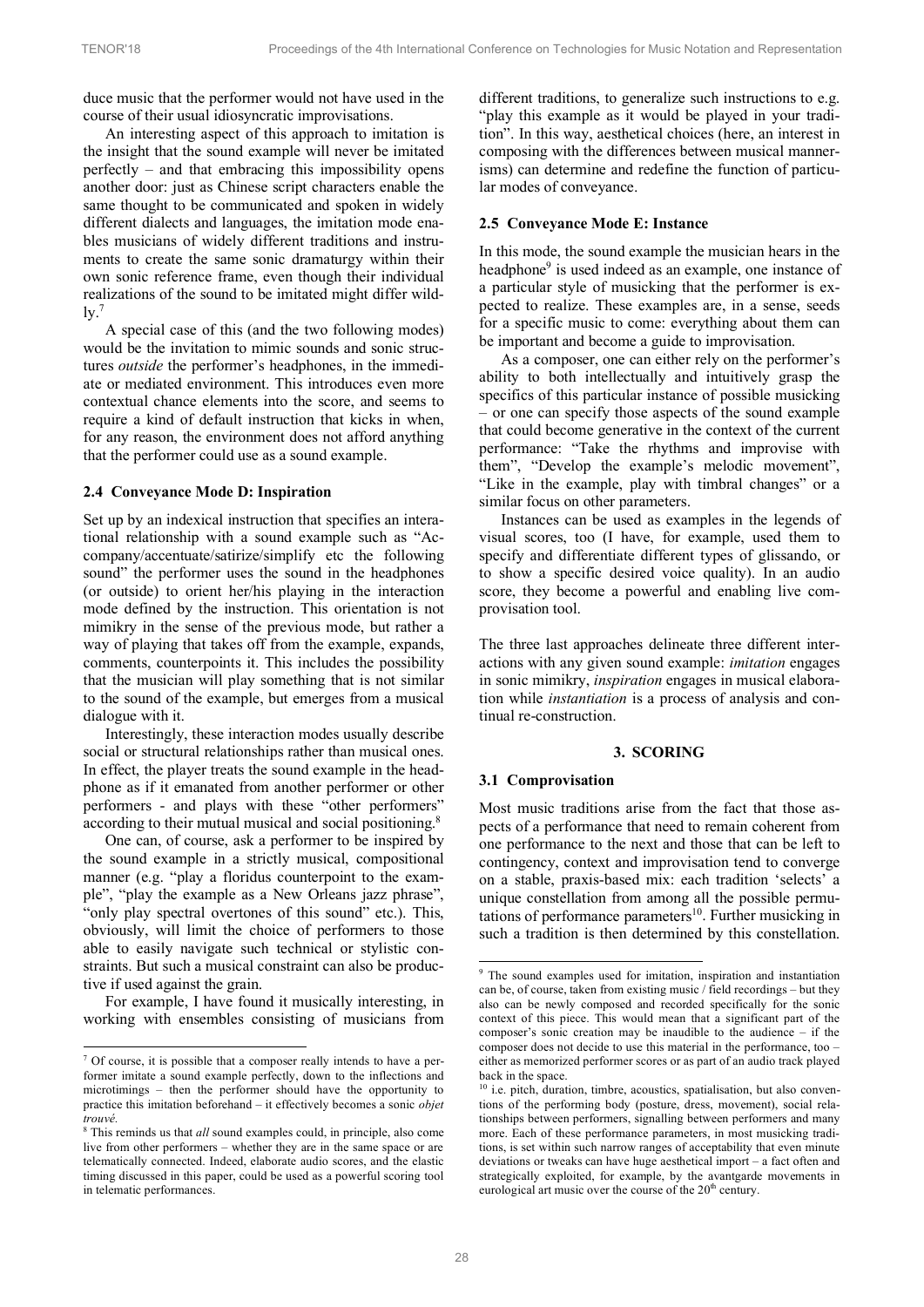For musicians within a specific tradition, its axiomatic constellation of performance parameters will over time become unquestioned and invisible. For example, western classical musicians usually not ask themselves why composers in their tradition (who mostly do not play with them) have readily provided them with pitches and rhythms and articulations - but often have left performers to figure out vibrato, portamenti, rubati or the kind of reed they use etc. They do not question this particular choice of parameters, but rather accept it as their baseline - and focus their creative energy on shaping those "surplus" parameters that their tradition leaves undefined.

Comprovisation, in contrast, is a creative mode in which composers, for each new piece, must decide the specific constellation of parameters that are to remain unchanged from one performance of the piece to the next, as well as those that are to be decided in the performance context [21]. Such decisions are often guided by several categories of constraints - cognitive (how many different and separate parameters can a musician control while playing), social (how much minute aesthetic control over a performer is socially acceptable, to what degree is a score perceived as an invitation for co-creation rather than as one where performers 'execute' the directions of an author) and, for a large part, technical/ structural/ organisational (available instruments and technology, players' abilities and preferences, acoustics of available venues, can players hear/see each other, etc.).

The elaborate audio score, initially defined primarily as a specific interface and mode of conveyance, has already been shown to afford and privilege certain modes in which aesthetic or pragmatic information can be conveyed to the musician. There is, however, and for now, no particular school or aesthetic tradition based on audio scores, i.e. there is no "conventional" set of performance parameters, conveyance modes and sonic behaviours that performers and composers can regard as given when they embark on musicking with an audio score. This situation thus requires composers to constantly think about defining their own selection of performance parameters, almost anew for each artistic project: their creative mode for using audio score thus must be comprovisation.

As mentioned above, audio scores are not ideally suited to prescribe, describe or control fast-moving, nonrepetitive details of pitch sequences, durations or articulatio. Instead they allow composers to inspire ensemble musicians to realize sonic behaviours that transcend the limits of written notation – and to coordinate them in ways impossible for improvisers. Many of the sounds and sonic behaviours resulting from audio scores will, of course, be familiar both from improvised and from composed music. But in an audio score, they can be sequenced and arranged in conceptually and/or dramaturgically elaborate musical relationships and ensemble constellations that transcend both the barely situative written score and the bare scaffoldings or the entirely emergent dramaturgies of improvised music – they enable complex architectures of ensemble comprovisation.

Moreover, audio scoring enables a composer to devise performances on the basis of any sonic behaviour whatsoever – including those that in the normal course of improvisation or sound production would require lengthy emotional/musical build-ups or that musicians would never use instinctively in their improvisations.<sup>11</sup> Such extra-traditional sonic behaviours can be coordinated and sequenced in utterly non-improvisational ways, while retaining their ontological openness for improvised sonic realization. As such, audio scoring is a creative mode that straddles both composing with conventional and graphic visual notation (imagining sounds, providing prompts to realize an imagined sound) and composing electroacoustic music (working with each sound as it is, without considering with its reproducibility or re-creation).

# **3.2 Timing**

### *3.2.1 Precise timing*

Tracing the advanced audio score back to click-tracks as one of its forerunners highlights one of the most obvious affordances of audio scores to the composer: perfect control over timing. Not only is it possible to enable groups of musicians to play in precisely coordinated variable tempi (rubati, accelerandi, ritardandi etc), but such variable tempi can also be composed polyphonically, allowing a different temporal evolution for each musicians while ensuring that all converge on a new common tempo at a later moment.

While such advantages certainly are useful, they are not applicable to all musical situations: Accelerandi and ritardandi often are more expressive when they are not precise, and rendered ad-hoc to fit the dramaturgical context. Diverging and converging tempi or polytemporal rhythms, in order to become aesthetically perceptible, usually require the musical material itself to be restrained and concise – and such restraint may well run counter to stylistic or improvisatory affordances.

In many cases, click-tracks, whether pre-recorded or live-generated, simply are not optimal solutions for a desired outcome. For example, musicians in imitation mode will often be attracted to or perturbed by any timings in the sound example, and many instructions effectively generate their own temporal structure which may clash with the abstract pulsations of a click-track.

Lastly, audio scores, unlike visual scores, confront musicians with a score element, a message or instruction *in real-time*. One cannot, in an audio score, glance ahead towards things to come – rather, each instruction and example in the score arrives in the actual present, and must be processed (i.e. understood and musically realized) immediately. But this moment of immediacy has an indeterminate duration – each musician will react more or

<sup>&</sup>lt;sup>11</sup> Another important affordance of the audio score is that it can be scored in ways that are culture/tradition-agnostic: Precisely because aesthetic intent is conveyed by a combination of natural language and recorded sounds, and not by culturally specific notation conventions, musicians from different traditions will, for the most case, understand and work with the audio score quicker, more reliably and with less stress than with other kinds of notation. The score itself requires no cultural adaptation or learning, once its basic functioning is understood. This, of course, is not to say that what musicians from different contexts will hear and how they interpret it will be the identical – the sonic realization of an elaborate audio score may vary not only from one tradition/culture to another, but also from individual musician to individual musician.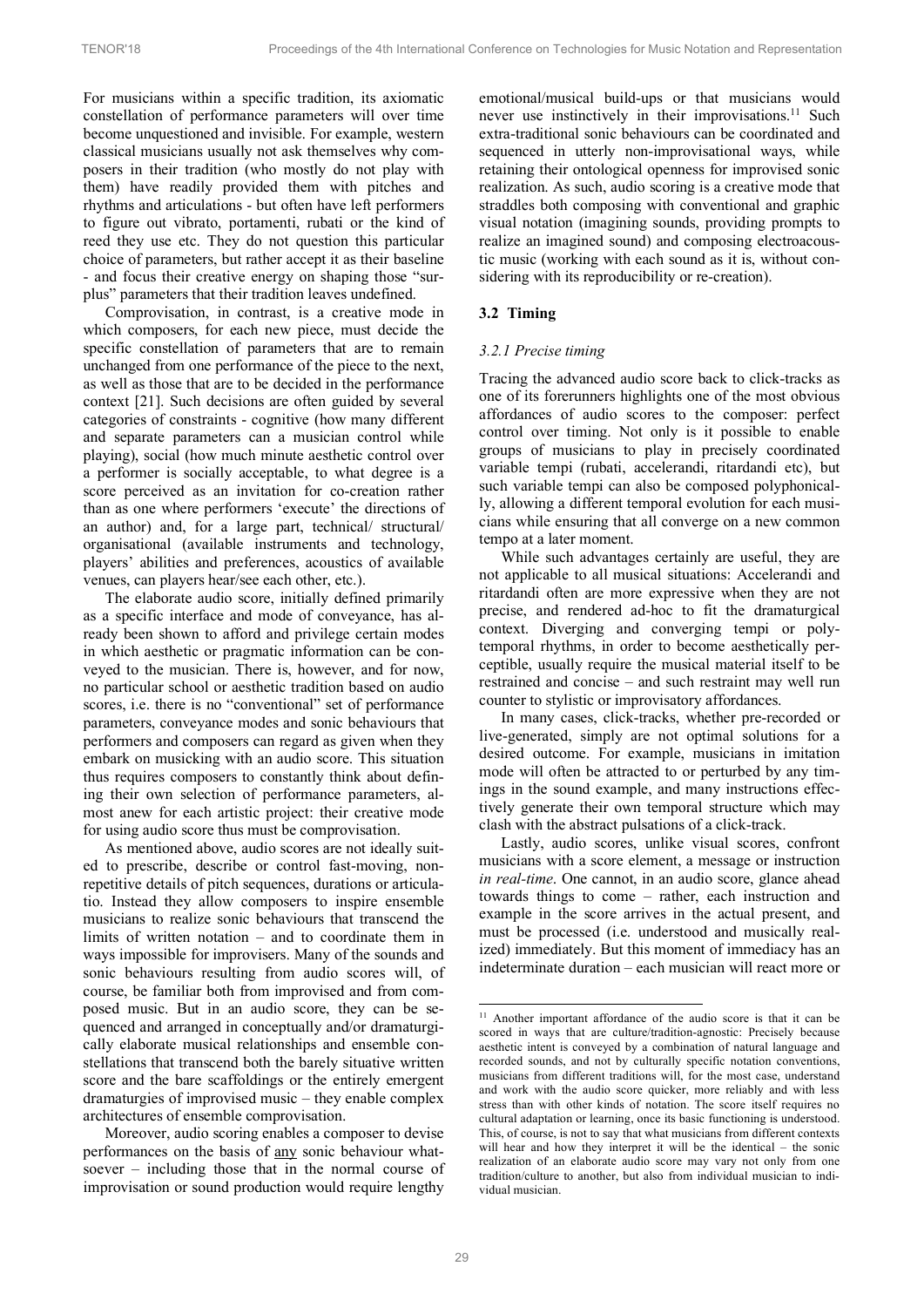less promptly to an instruction, and may take a different moment to process it into actual sound. Often, especially in live-generated scores, such instructions may arrive at any moment in a musical flow, and in certain stylistic or musical contexts, the musician may need to "wind down" the current utterance before taking up the new instruction. In music, however, aesthetically relevant coherence coordination is a matter of split-seconds – and the slightest of such hesitations could thus destabilize a music that relies on precise click-track compliance for its aesthetical import.

#### *3.2.2 Heterophonic Elastic timing*

Audio scores are a tool suited particularly well to what I call 'heterophonic elastic timing', i.e. a mode of temporal ensemble coherence that is neither rubato (localized pulse variance) nor swing (localized variance in pulse/attack couplings) nor, of course, straight "playing-on-the-beat". It also is different from kairotic, inner timing in solo improvisations, because, although it may appear similar, heterophonic elastic timing can only really apply in an ensemble setting: the term describes a particular type of coherence between different musicians.

Heterophonic elastic timing occurs when a score is not only tolerant to the minute differences between individual performers in reaction time, processing time, and individually felt fit to the current musical activities – but when it actually embraces and expects such individual aberrations within the ensemble, usually in the interest of a larger goal: this could be a maintaining an emotionally/kinesthetically convincing flow, or an interest in perturbances and their effects on musical dramaturgy etc.<sup>12</sup>

Performers in my audio score pieces have likened the experience of playing in heterophonic elastic timing to the coordination of fish or birds in a swarm: a common trajectory is followed, but nevertheless each participant in this swarm has a certain leeway in seeking their way – for example if one encounters an obstacle, or if winds or currents require adaptation. In an audio score with heterophonic elastic timing, performers are effectively asked to coordinate *dramaturgically* (i.e. by ear), while the temporal flow weaves in and out of synchronicity.

A special case where precise and heterophonic elastic timing are both applicable in audio scoring is the situation in spatially dispersed, and maybe even spatially mobile ensembles: here, a precisely synchronized audio score can serve as the rigid conceptual scaffolding for a music that will sound quite elastically timed, simply because each listener will be at a unique location that is defined by a specific set of time lags for each musician, depending on the distance of the musicians. A composer could make use of this effect by writing exactly the same rhythm for all musicians, and then let the position and

-

movement of the listener 'compose' a flexible spatial canon.

# **3.3 Situative and Fixed Audio Scores**

Audio scores occupy a curious middle ground between situative and fixed scores. If we follow the definition of situative scores, as "scores that do not build on linear, pre-existing information structures. Information in these scores is only available ephemerally, i.e. while it is displayed or accessed in a particular context" [24] then audio scores are situative scores – during performance, every instruction or example is only ephemerally available to the performer around the time of its realization. And in the case of live-generated audio scores, this assumption holds water.

However, both in my work and that of others, the audio score has also been used in a fixed format – the individual performers' tracks, like orchestral parts of a written score remain the same for any performance, and can even be played on mp3 devices, their start synced by gestures. In this case, the individual part itself is no more situative than a written score – each performer can play it back to themselves and, if it helps, even learn it by heart. The audio comprovisation score is fixed and repeatable – which means it can be rehearsed, much like any other visual score.

#### **4. PRACTICE AND REHEARSAL**

In elaborate audio scores, the rehearsal is an important facet that guides their implementation and even composer's choices.

The performance of audio scores usually requires fewer ensemble rehearsals than a complicated chamber music composition and more than a free improvisation concert. And it usually requires more individual practice and exploration than both the chamber music concert and, most likely, also a free improv concert. What are the demands on a musician performing the kind of elaborate audio score discussed in this paper?

In any audio score comprising more than the most basic of elements (durations and pitches), the particular set of instructions first needs to be learned and understood. As mentioned in 2.2.5, the constraints on the wording of instructions are intense, and almost always will require the composer to use short-hand terms for more complicated ones, and explain them in the legend. In this, the first approach to an audio score is very similar to that needed for a conventional new music score that uses many non-standard symbols.

Once the musicians understand all the instructions, they might need to practice particularly demanding passages, just like in any other score. The difference, however, that these passages will only rarely be demanding for their fingers or larynx – rather, the difficulty in these passages will mostly pose a conceptual or creative challenge: How to create engaging and convincing music in imitation, inspiration or instantiation of a given sound example – especially when the score affords only a fairly short window of a few seconds to make such a musical statement? In my experience, the only truly virtuosic

 $12$  The concept of elastic timing itself is, of course, no invention of the author [22], [23]: several Asian traditions, such as *sanjo* and *p'ansori*, the music of *gagaku*, *gugak*, or *jingju* orchestras, as well as heterophonic chanting practices from Vietnam to Georgia are built on elastic timing as described above, as are drumming traditions in sub-Saharan Africa. The unique contribution of the elaborate audio score to elastic timing is the fact that each voice can be elastically timed in a different way, not only in a single temporal flow.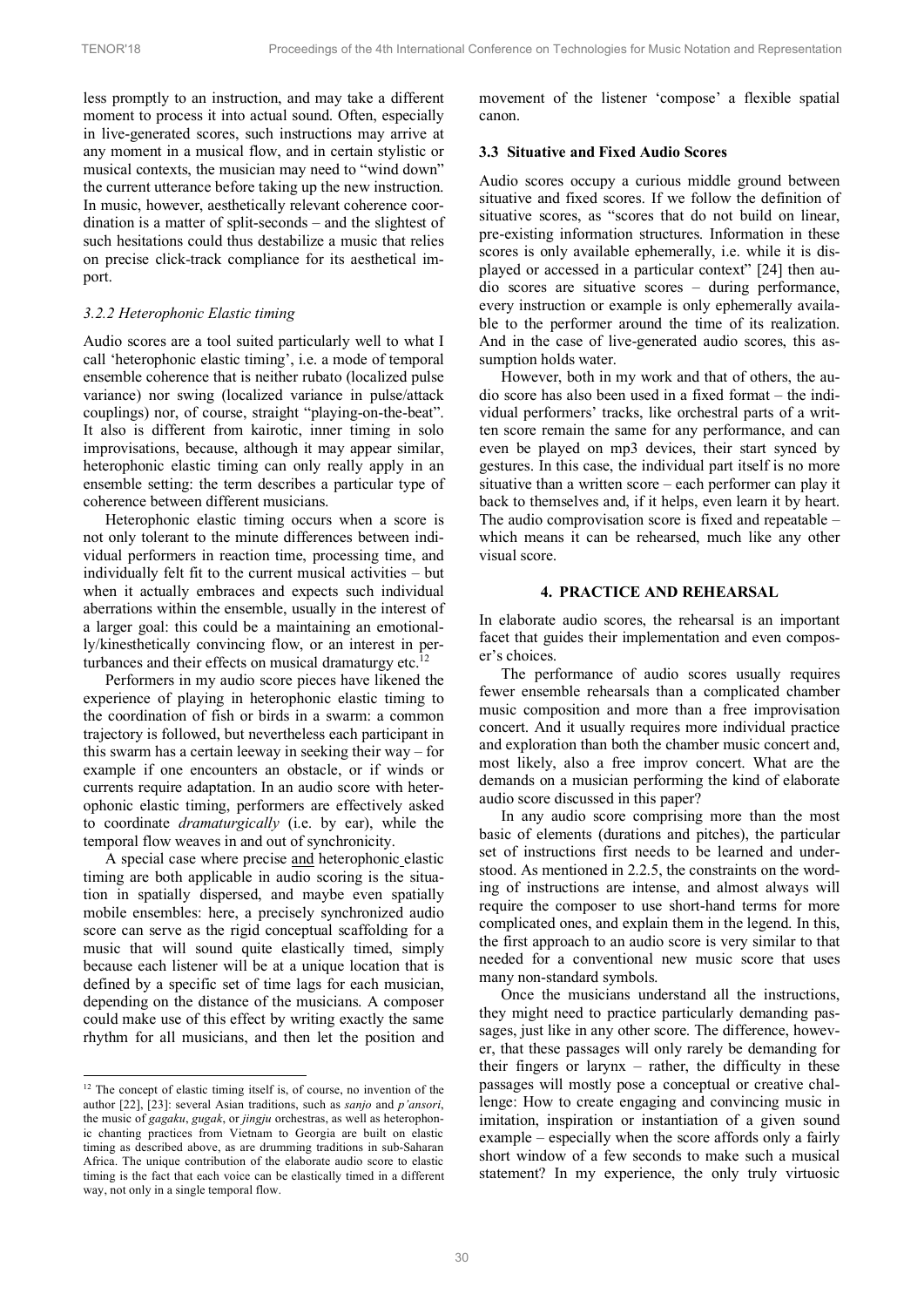challenge in practicing an audio score tends to arise with complicated click-track led tempo changes and pulsebased improvisation.

The main questions that need to be addressed in subsequent ensemble rehearsals usually are again very different from usual orchestra, chamber ensemble or band rehearsals. Coordination in time and pitch, in phrasing and in musical inflexion, the great time devourers in usual rehearsals are almost absent from the audio score rehearsal process – as delivering exactly these parameters to the musicians is the great *forte* of such scores. Most rehearsals I have witnessed tend to use the available time to focus on the musical interaction between the musicians, on understanding one's role in a larger context and, as a consequence of this understanding, on exploring one's responses to the instructions and sound examples. In rehearsing an audio score, musicians, much like theatre actors, need to understand the musical persona their engagement with the audio score brings forth from inside themselves.

#### **5. PERFORMANCE**

#### **5.1 Interface and Infrastructure**

Audio scores, while using a comparatively recent technological interface, are not currently in dire need of ongoing technological development – they rely on existing technologies. In fact, today's audio and wireless technologies require between none and very minor tweaks in order to be appropriate for all kinds of audio scores for the foreseeable future.

All an audio score requires are interfaces to the musician's ear(s) (typically: open-concept headphones), a device providing the sequence of acoustic conveyances that make up the audio score, and, for some uses, a centralized, multi-channel audio dispatching system. If musicians are expected to move through space freely (after all, one of the primary motivations for using an audio score) then this dispatching system must be wireless. All these technologies have for some time already attained commercial viability and reliability, and are commonly used in commercial branches of the live entertainment industry as well as in a variety of non-artistic professions such as the military, police, or large construction sites.

Likewise, any software that would control the score or the multi-channel dispatcher is comparatively easy to come by: in many cases, basic functions of studio sequencing softwares are largely sufficient, and if not, multi-channel real-time composition software frameworks are comparatively easy to program. While it is conceivable that a specialized audio score composition software might emerge, there currently seems to be no need for one.

The only remaining source of technological uncertainty concerns the synchronization problems that may emerge in future, more evolved and data network-centric instantiations of the audio  $score<sup>13</sup>$  when many wireless data channels within close range must be kept in sync

-

with one another. Interference, critical dropouts and unpredictable variations in latency can be assumed to remain vexing nuisances. Should the realization of an audio score therefore require split second coordination, analog radio transmission has so far proven to be the more reliable option.

#### **5.2 Ensembles**

As already mentioned above, the most obvious use for audio scores in music is an ensemble – in principle, of any size.<sup>14</sup> For the audience, the interplay of synchronicity and diversity, the joys of co-incidence and divergence, the seemingly unconducted and unexpected kairotic moment as well as the richness and tangibility of quickly changing, observable spatialisation through moving musicians are essential aesthetic assets of performances using an audio score, as can be the more choreographic or theatric possibilities such a score affords the composer.

All these would obviously remain absent in a solo score – the one exception being: a solo musician performing to a live-generated audio score that in a specific, artistically insightful and perceptible way connects the comprovisational solo to the audible or visible, but ostentatiously non-composed, contingent context, environment or situation of the performance.

# **6. CONCLUDING REMARKS**

As we have seen, audio scores, at first blush merely a new type of interface, create new affordances for composers, require new approaches to playing with a score for performers and afford new aesthetic experiences for audiences. A widespread use of this interface would thus likely lead to new aesthetics of musicking. Competent and insightful reflections on such a sea change, however, would require detailed musical and theoretical analyses of actual comprovisation works that use audio scores.

This paper intends to provide some tools for such analyses, and for the ensuing aesthetic discussion. But most of all, it is a composer's invitation to other composers, a little manual of how to approach and think through composing with this relatively new and, as far as I can see, not yet intensively explored score interface for novel types of communications between composers and performers.

#### **Acknowledgements**

Research-Creation leading to this paper was financially supported by the Social Sciences and Humanities Research Council, the Canada Research Chairs Program, the Fonds Quebecois de Recherche – Société et Culture, the Canadian Congress for the Humanities, the Conseil des Arts et Lettres de Quebec, the Hauptstadtkulturfonds Berlin, and the Sociéte de Musique Contemporaine de Quebec. It was artistically supported by matralab (Concordia University), Stadthaus Ulm, Radialsystem V Ber-

<sup>&</sup>lt;sup>13</sup> e.g. ones using sensor data and/or individual score processors on each musician's body etc.

<sup>&</sup>lt;sup>14</sup> The limitations, as always, are mainly technical (wireless channels) and financial – but, also as always, one really needs good musical reasons for performances above a certain size of ensemble.